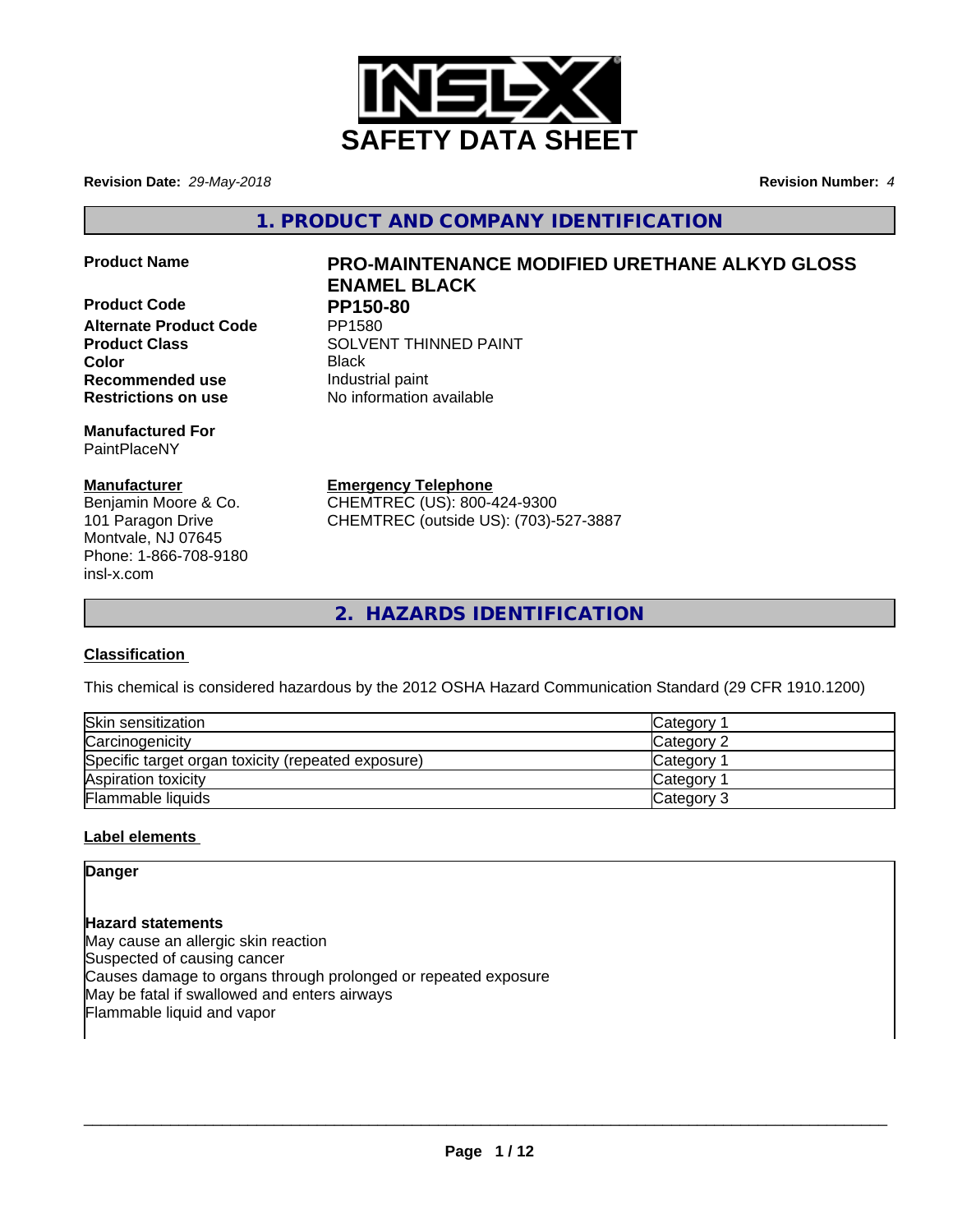

**Appearance** liquid

**Odor** solvent

### **Precautionary Statements - Prevention**

Obtain special instructions before use Do not handle until all safety precautions have been read and understood Use personal protective equipment as required Contaminated work clothing should not be allowed out of the workplace Wear protective gloves Do not breathe dust/fume/gas/mist/vapors/spray Wash face, hands and any exposed skin thoroughly after handling Do not eat, drink or smoke when using this product Keep away from heat, hot surfaces, sparks, open flames and other ignition sources. No smoking Keep container tightly closed Ground/bond container and receiving equipment Use explosion-proof electrical/ventilating/lighting/equipment Use only non-sparking tools Take precautionary measures against static discharge

### **Precautionary Statements - Response**

IF exposed or concerned: Get medical advice/attention **Skin** If skin irritation or rash occurs: Get medical advice/attention Wash contaminated clothing before reuse IF ON SKIN (or hair): Remove/Take off immediately all contaminated clothing. Rinse skin with water/shower **Ingestion** IF SWALLOWED: Immediately call a POISON CENTER or doctor/physician Do NOT induce vomiting **Fire** In case of fire: Use CO2, dry chemical, or foam for extinction

### **Precautionary Statements - Storage**

Store locked up Store in a well-ventilated place. Keep cool

### **Precautionary Statements - Disposal**

Dispose of contents/container to an approved waste disposal plant

### **Hazards not otherwise classified (HNOC)**

Rags, steel wool or waste soaked with this product may spontaneously catch fire if improperly discarded

### **Other information**

No information available

### **Other hazards**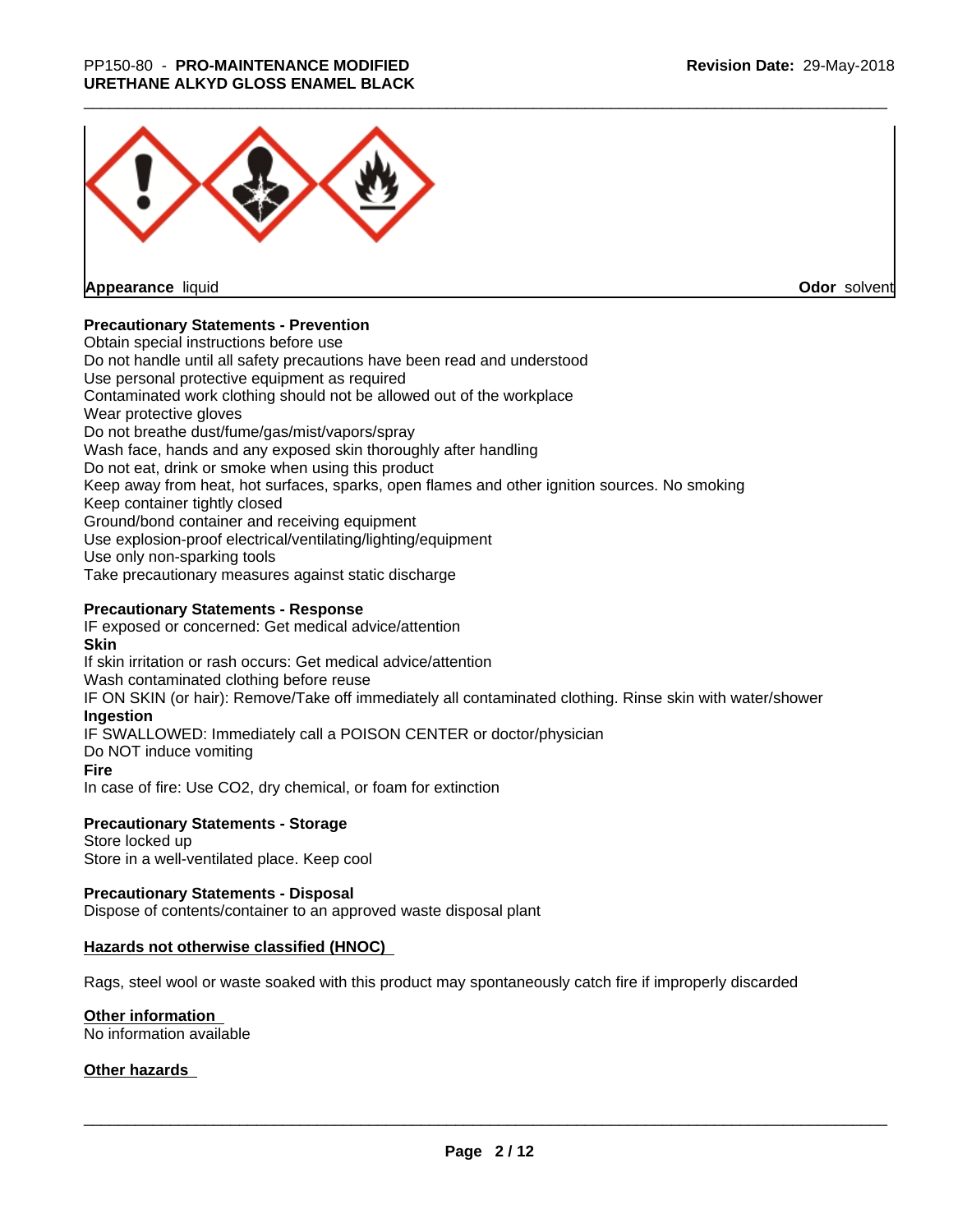**CAUTION:** All floor coatings may become slippery when wet. Where non-skid characteristics are desired, a small amount of clean sand may be added. Stir often during application.

## **3. COMPOSITION/INFORMATION ON INGREDIENTS**

| <b>Chemical name</b>                         | <b>CAS No.</b> | Weight-% |
|----------------------------------------------|----------------|----------|
| Stoddard solvent                             | 8052-41-3      | 30       |
| Limestone                                    | 1317-65-3      | 15       |
| Kaolin                                       | 1332-58-7      | 10       |
| Solvent naphtha, petroleum, light aromatic   | 64742-95-6     |          |
| 1,2,4-Trimethylbenzene                       | 95-63-6        |          |
| Solvent naphtha, petroleum, medium aliphatic | 64742-88-7     |          |
| Carbon black                                 | 1333-86-4      |          |
| Cobalt bis(2-ethylhexanoate)                 | 136-52-7       | 0.5      |
| Methyl ethyl ketoxime                        | $96 - 29 - 7$  | 0.5      |
| Ethyl benzene                                | $100 - 41 - 4$ | 0.5      |
| Titanium dioxide                             | 13463-67-7     | 0.5      |

|                                                  | 4. FIRST AID MEASURES                                                                                                                                                                                                               |
|--------------------------------------------------|-------------------------------------------------------------------------------------------------------------------------------------------------------------------------------------------------------------------------------------|
| <b>General Advice</b>                            | If symptoms persist, call a physician. Show this safety data sheet to the doctor in<br>attendance.                                                                                                                                  |
| <b>Eye Contact</b>                               | Immediately flush with plenty of water. After initial flushing, remove any contact<br>lenses and continue flushing for at least 15 minutes. Keep eye wide open while<br>rinsing. If symptoms persist, call a physician.             |
| <b>Skin Contact</b>                              | Wash off immediately with soap and plenty of water while removing all<br>contaminated clothes and shoes. If skin irritation persists, call a physician. Wash<br>clothing before reuse. Destroy contaminated articles such as shoes. |
| <b>Inhalation</b>                                | Move to fresh air. If symptoms persist, call a physician.<br>If not breathing, give artificial respiration. Call a physician immediately.                                                                                           |
| Ingestion                                        | Clean mouth with water and afterwards drink plenty of water. Do not induce<br>vomiting without medical advice. Never give anything by mouth to an unconscious<br>person. Consult a physician.                                       |
| <b>Protection Of First-Aiders</b>                | Use personal protective equipment.                                                                                                                                                                                                  |
| <b>Most Important</b><br><b>Symptoms/Effects</b> | May cause allergic skin reaction.                                                                                                                                                                                                   |
| <b>Notes To Physician</b>                        | Treat symptomatically.                                                                                                                                                                                                              |
|                                                  |                                                                                                                                                                                                                                     |

**5. FIRE-FIGHTING MEASURES**

| <b>Suitable Extinguishing Media</b>             | Foam, dry powder or water. Use extinguishing measures<br>that are appropriate to local circumstances and the<br>surrounding environment. |
|-------------------------------------------------|------------------------------------------------------------------------------------------------------------------------------------------|
| <b>Protective Equipment And Precautions For</b> | As in any fire, wear self-contained breathing apparatus                                                                                  |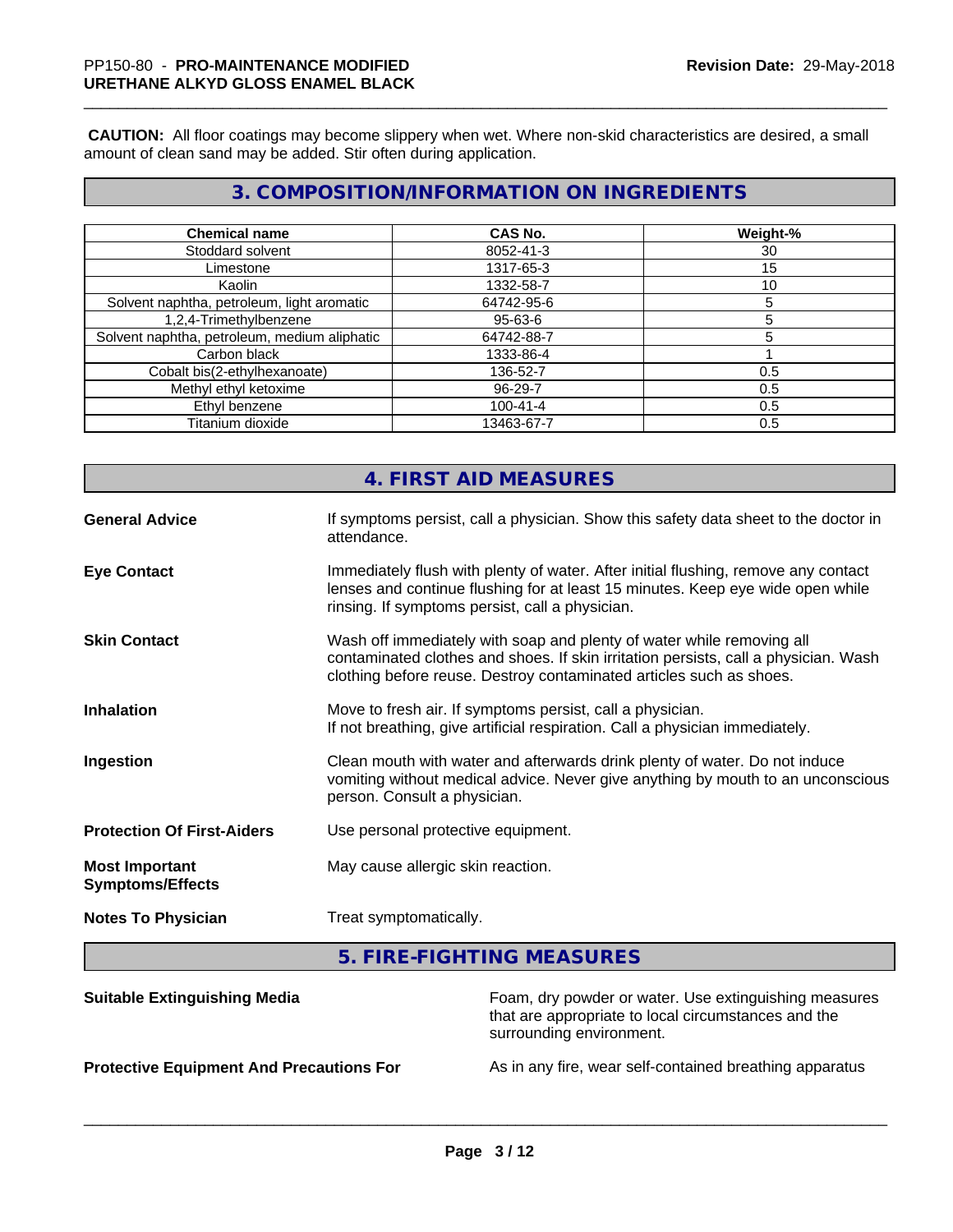| <b>Firefighters</b>                                                              | pressure-demand, MSHA/NIOSH (approved or equivalent)<br>and full protective gear.                                                                                                                                                                      |
|----------------------------------------------------------------------------------|--------------------------------------------------------------------------------------------------------------------------------------------------------------------------------------------------------------------------------------------------------|
| <b>Specific Hazards Arising From The Chemical</b>                                | Combustible material. Closed containers may rupture if<br>exposed to fire or extreme heat. Keep product and empty<br>container away from heat and sources of ignition. Thermal<br>decomposition can lead to release of irritating gases and<br>vapors. |
| <b>Sensitivity To Mechanical Impact</b>                                          | No                                                                                                                                                                                                                                                     |
| <b>Sensitivity To Static Discharge</b>                                           | Yes                                                                                                                                                                                                                                                    |
| <b>Flash Point Data</b><br>Flash Point (°F)<br>Flash Point (°C)<br><b>Method</b> | 104<br>40<br><b>PMCC</b>                                                                                                                                                                                                                               |
| <b>Flammability Limits In Air</b>                                                |                                                                                                                                                                                                                                                        |
| Lower flammability limit:<br><b>Upper flammability limit:</b>                    | Not available<br>Not available                                                                                                                                                                                                                         |
| Flammability: 2<br><b>NFPA</b><br>Health: 1                                      | Special: Not Applicable<br><b>Instability: 0</b>                                                                                                                                                                                                       |
| <b>NFPA Legend</b>                                                               |                                                                                                                                                                                                                                                        |

- 0 Not Hazardous
- 1 Slightly
- 2 Moderate
- 3 High

г

4 - Severe

*The ratings assigned are only suggested ratings, the contractor/employer has ultimate responsibilities for NFPA ratings where this system is used.*

*Additional information regarding the NFPA rating system is available from the National Fire Protection Agency (NFPA) at www.nfpa.org.*

|                                  | 6. ACCIDENTAL RELEASE MEASURES                                                                                                                                                                                                                                                                             |
|----------------------------------|------------------------------------------------------------------------------------------------------------------------------------------------------------------------------------------------------------------------------------------------------------------------------------------------------------|
| <b>Personal Precautions</b>      | Use personal protective equipment. Remove all sources of ignition.                                                                                                                                                                                                                                         |
| <b>Other Information</b>         | Prevent further leakage or spillage if safe to do so. Do not allow material to<br>contaminate ground water system. Prevent product from entering drains. Do not<br>flush into surface water or sanitary sewer system. Local authorities should be<br>advised if significant spillages cannot be contained. |
| <b>Environmental precautions</b> | See Section 12 for additional Ecological Information.                                                                                                                                                                                                                                                      |
| <b>Methods for Cleaning Up</b>   | Dam up. Soak up with inert absorbent material. Pick up and transfer to properly<br>labeled containers. Clean contaminated surface thoroughly.                                                                                                                                                              |
|                                  | 7. HANDLING AND STORAGE                                                                                                                                                                                                                                                                                    |
| <b>Handling</b>                  | Use only in area provided with appropriate exhaust ventilation. Do not breathe                                                                                                                                                                                                                             |

vapors or spray mist. Wear personal protective equipment. Take precautionary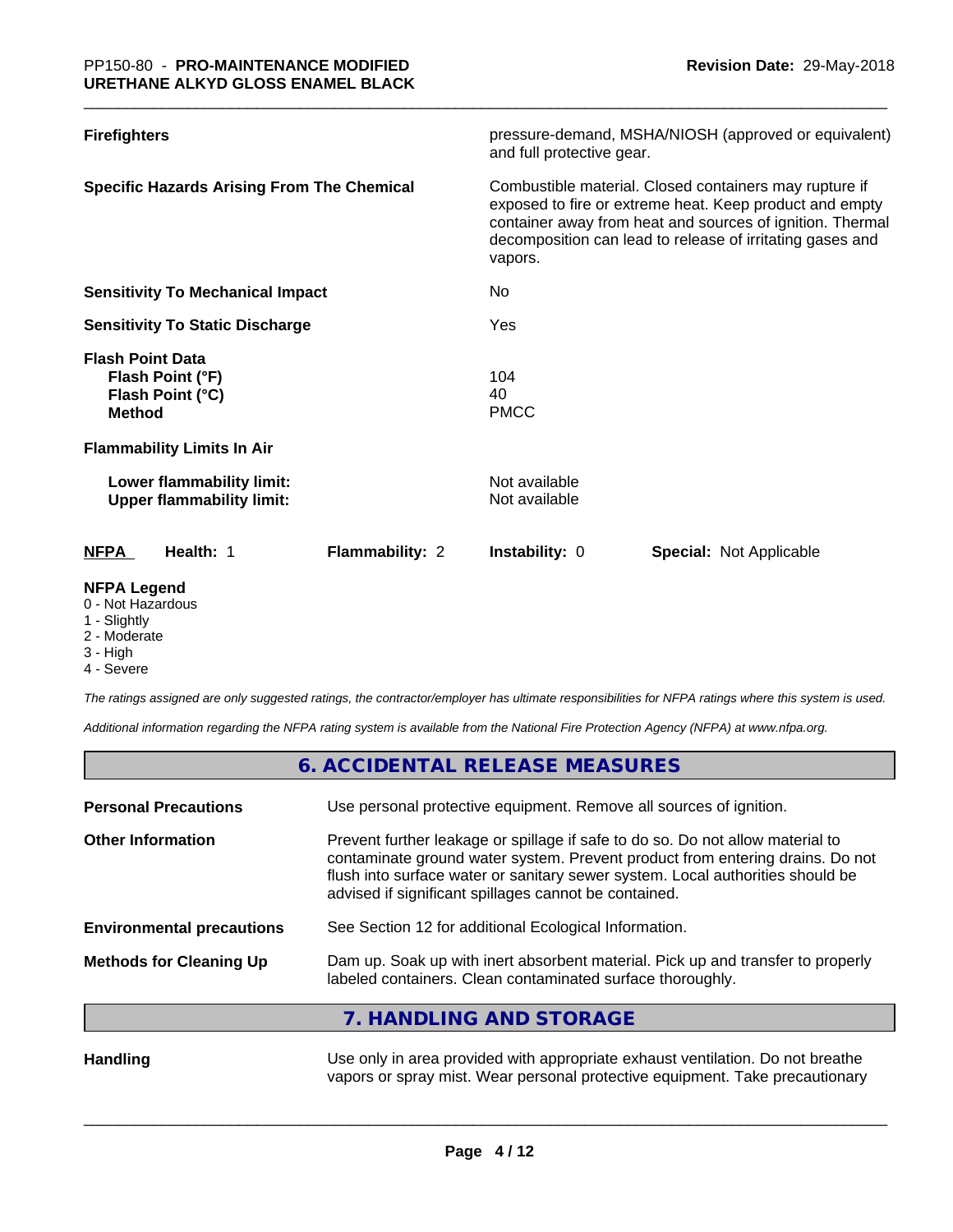measures against static discharges. To avoid ignition of vapors by static electricity discharge, all metal parts of the equipment must be grounded. Keep away from open flames, hot surfaces and sources of ignition.

#### **Storage** Keep containers tightly closed in a dry, cool and well-ventilated place. Keep away from heat. Keep away from open flames, hot surfaces and sources of ignition. Keep in properly labeled containers. Keep out of the reach of children.

 **DANGER** - Rags, steel wool or waste soaked with this product may spontaneously catch fire if improperly discarded. Immediately after use, place rags, steel wool or waste in a sealed water-filled metal container.

**Incompatible Materials** Incompatible with strong acids and bases and strong oxidizing agents.

### **8. EXPOSURE CONTROLS / PERSONAL PROTECTION**

#### **Exposure Limits**

| <b>Chemical name</b> | <b>ACGIH TLV</b>            | <b>OSHA PEL</b>                               |
|----------------------|-----------------------------|-----------------------------------------------|
| Stoddard solvent     | 100 ppm - TWA               | 500 ppm - TWA<br>2900 mg/m <sup>3</sup> - TWA |
| Limestone            | N/E                         | 15 mg/m $3$ - TWA<br>$5 \text{ mg/m}^3$ - TWA |
| Kaolin               | 2 mg/m <sup>3</sup> - TWA   | 15 mg/m $3$ - TWA<br>$5 \text{ mg/m}^3$ - TWA |
| Carbon black         | $3$ mg/m <sup>3</sup> - TWA | $3.5 \text{ mg/m}^3$ - TWA                    |
| Ethyl benzene        | 20 ppm - TWA                | 100 ppm - TWA<br>435 mg/m $3$ - TWA           |
| Titanium dioxide     | 10 mg/m <sup>3</sup> - TWA  | 15 mg/m $3$ - TWA                             |

#### **Legend**

ACGIH - American Conference of Governmental Industrial Hygienists Exposure Limits OSHA - Occupational Safety & Health Administration Exposure Limits N/E - Not Established

**Engineering Measures** Ensure adequate ventilation, especially in confined areas.

### **Personal Protective Equipment**

| <b>Eye/Face Protection</b><br><b>Skin Protection</b><br><b>Respiratory Protection</b> | Safety glasses with side-shields.<br>Long sleeved clothing. Protective gloves.<br>In operations where exposure limits are exceeded, use a NIOSH approved<br>respirator that has been selected by a technically qualified person for the specific<br>work conditions. When spraying the product or applying in confined areas, wear a<br>NIOSH approved respirator specified for paint spray or organic vapors. |
|---------------------------------------------------------------------------------------|----------------------------------------------------------------------------------------------------------------------------------------------------------------------------------------------------------------------------------------------------------------------------------------------------------------------------------------------------------------------------------------------------------------|
| <b>Hygiene Measures</b>                                                               | Avoid contact with skin, eyes and clothing. Remove and wash contaminated<br>clothing before re-use. Wash thoroughly after handling. When using do not eat,<br>drink or smoke.                                                                                                                                                                                                                                  |
|                                                                                       |                                                                                                                                                                                                                                                                                                                                                                                                                |

## **9. PHYSICAL AND CHEMICAL PROPERTIES**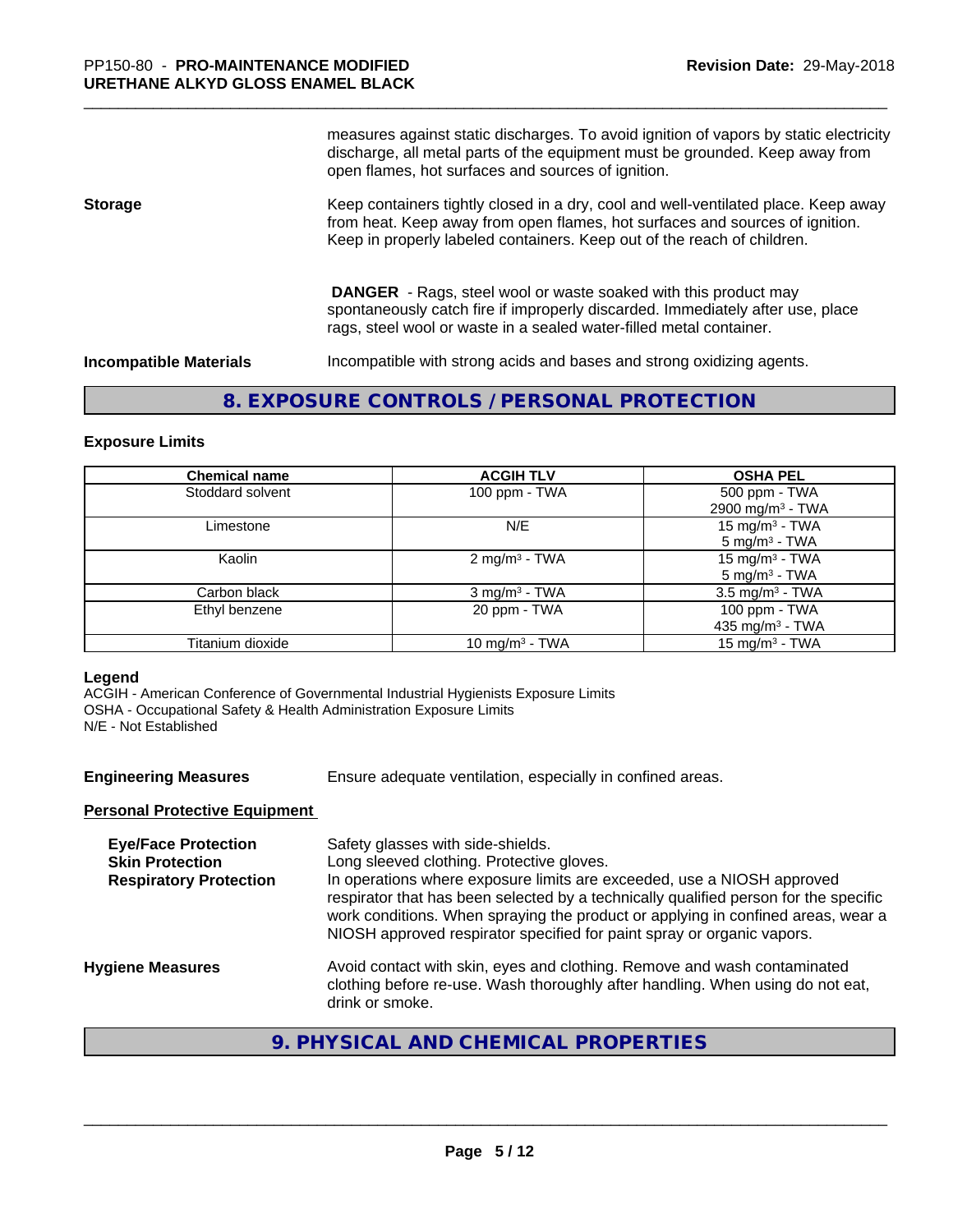**Appearance** liquid and **a liquid liquid liquid** by the liquid liquid liquid solvent **Odor** solvent **Odor Threshold** No information available **Density (lbs/gal)** 8.75 - 8.85 **Specific Gravity** 1.04 - 1.08<br>**pH** No informa **Viscosity (cps)** No information available **Solubility(ies)** No information available in the solution of the solution of the solution available in the solution of the solution of the solution of the solution of the solution of the solution of the solution of the so **Water solubility** No information available **Evaporation Rate No information available No information available Vapor pressure @20 °C (kPa)** No information available **Vapor density No information available No** information available **Wt. % Solids** 65 - 75<br> **Vol. % Solids** 65 - 76 **Vol. % Solids** 50 - 60<br> **Wt. % Volatiles** 25 - 35 Wt. % Volatiles **Vol. % Volatiles** 40 - 50 **VOC Regulatory Limit (g/L)** <340 **Boiling Point (°F)** 279 **Boiling Point (°C)** 137<br> **Preezing Point (°F)** No interval 137 **Freezing Point (°C)** The state of the Monometer of Noinformation available **Flash Point (°F)** 104 **Flash Point (°C)** 40 **Method** PMCC **Flammability (solid, gas)** Not applicable **Upper flammability limit:** No information available **Lower flammability limit:** No information available **Lower** flammability limit: **Autoignition Temperature (°F)** No information available **Autoignition Temperature (°C)** No information available **Decomposition Temperature (°F)** No information available **Decomposition Temperature (°C)** No information available **Partition coefficient** No information available

**No information available No information available** 

## **10. STABILITY AND REACTIVITY**

| <b>Reactivity</b>                       | Not Applicable                                                                           |
|-----------------------------------------|------------------------------------------------------------------------------------------|
| <b>Chemical Stability</b>               | Stable under normal conditions. Hazardous polymerisation<br>does not occur.              |
| <b>Conditions to avoid</b>              | Keep away from open flames, hot surfaces, static<br>electricity and sources of ignition. |
| <b>Incompatible Materials</b>           | Incompatible with strong acids and bases and strong<br>oxidizing agents.                 |
| <b>Hazardous Decomposition Products</b> | Thermal decomposition can lead to release of irritating<br>gases and vapors.             |
| Possibility of hazardous reactions      | None under normal conditions of use.                                                     |

## **11. TOXICOLOGICAL INFORMATION**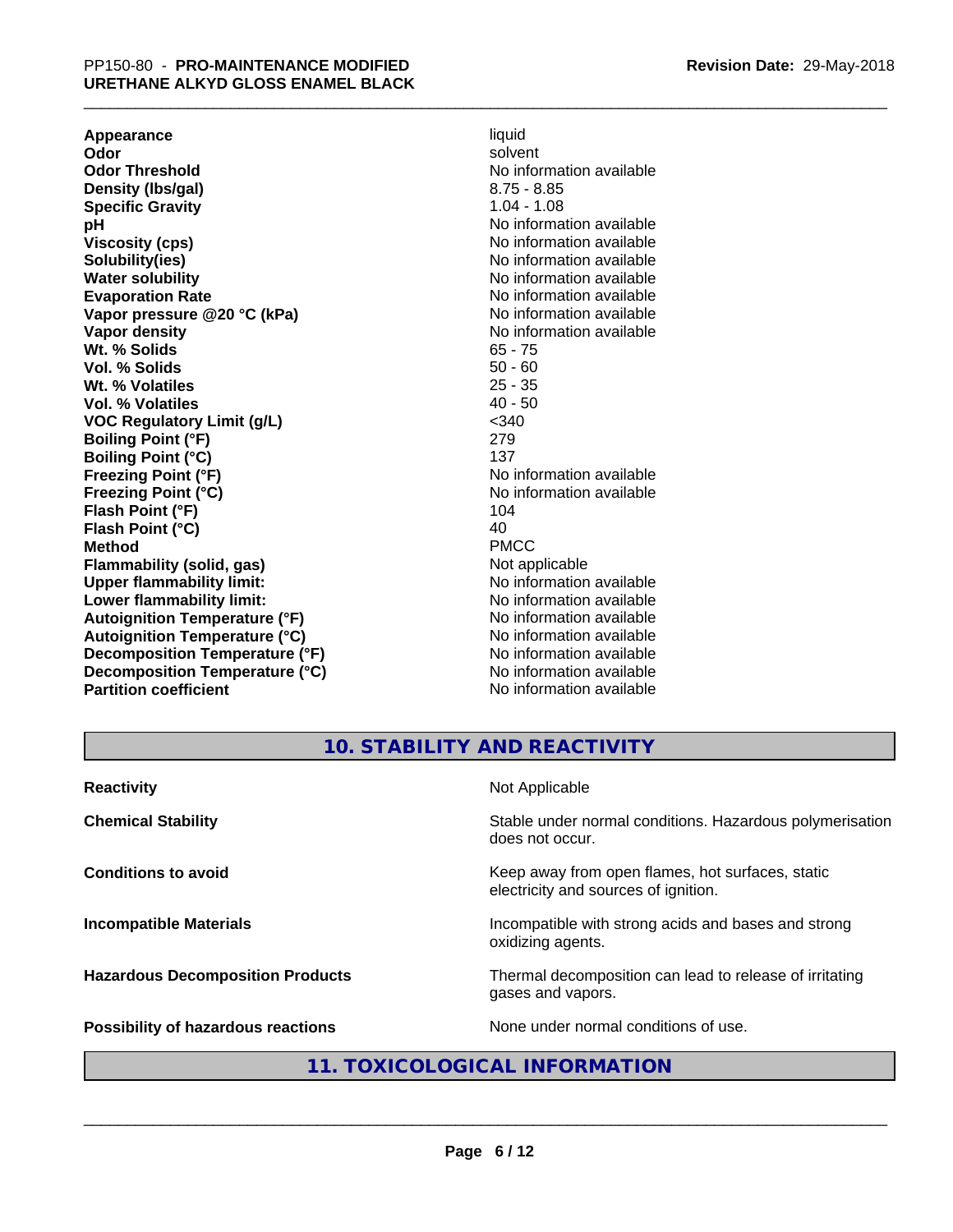| <b>Product Information</b>                             |                                                                                                                                                                                                                                      |
|--------------------------------------------------------|--------------------------------------------------------------------------------------------------------------------------------------------------------------------------------------------------------------------------------------|
| Information on likely routes of exposure               |                                                                                                                                                                                                                                      |
| <b>Principal Routes of Exposure</b>                    | Eye contact, skin contact and inhalation.                                                                                                                                                                                            |
| <b>Acute Toxicity</b>                                  |                                                                                                                                                                                                                                      |
| <b>Product Information</b>                             | Repeated or prolonged exposure to organic solvents may lead to permanent brain<br>and nervous system damage. Intentional misuse by deliberately concentrating and<br>inhaling vapors may be harmful or fatal.                        |
|                                                        | Symptoms related to the physical, chemical and toxicological characteristics                                                                                                                                                         |
| <b>Symptoms</b>                                        | No information available.                                                                                                                                                                                                            |
|                                                        | Delayed and immediate effects as well as chronic effects from short and long-term exposure                                                                                                                                           |
| Eye contact                                            | Contact with eyes may cause irritation.                                                                                                                                                                                              |
| <b>Skin contact</b>                                    | May cause skin irritation and/or dermatitis. Prolonged skin contact may defat the<br>skin and produce dermatitis.                                                                                                                    |
| Ingestion                                              | Ingestion may cause irritation to mucous membranes. Small amounts of this<br>product aspirated into the respiratory system during ingestion or vomiting may<br>cause mild to severe pulmonary injury, possibly progressing to death. |
| <b>Inhalation</b>                                      | High vapor / aerosol concentrations are irritating to the eyes, nose, throat and<br>lungs and may cause headaches, dizziness, drowsiness, unconsciousness, and<br>other central nervous system effects.                              |
| <b>Sensitization</b>                                   | May cause an allergic skin reaction.                                                                                                                                                                                                 |
| <b>Neurological Effects</b>                            | No information available.                                                                                                                                                                                                            |
| <b>Mutagenic Effects</b>                               | No information available.                                                                                                                                                                                                            |
| <b>Reproductive Effects</b>                            | No information available.                                                                                                                                                                                                            |
| <b>Developmental Effects</b>                           | No information available.                                                                                                                                                                                                            |
| <b>Target organ effects</b>                            | No information available.                                                                                                                                                                                                            |
| STOT - repeated exposure                               | Causes damage to organs through prolonged or repeated exposure if inhaled.                                                                                                                                                           |
| <b>STOT - single exposure</b><br>Other adverse effects | No information available.<br>No information available.                                                                                                                                                                               |
| <b>Aspiration Hazard</b>                               | May be harmful if swallowed and enters airways. Small amounts of this product                                                                                                                                                        |
|                                                        | aspirated into the respiratory system during ingestion or vomiting may cause mild<br>to severe pulmonary injury, possibly progressing to death.                                                                                      |

### **Numerical measures of toxicity**

**The following values are calculated based on chapter 3.1 of the GHS document**

| ATEmix (oral)                        | 125155 mg/kg |
|--------------------------------------|--------------|
| <b>ATEmix (dermal)</b>               | 58787 mg/kg  |
| <b>ATEmix (inhalation-dust/mist)</b> | 132.3 $mg/L$ |

#### **Component Information**

### **Acute Toxicity**

Stoddard solvent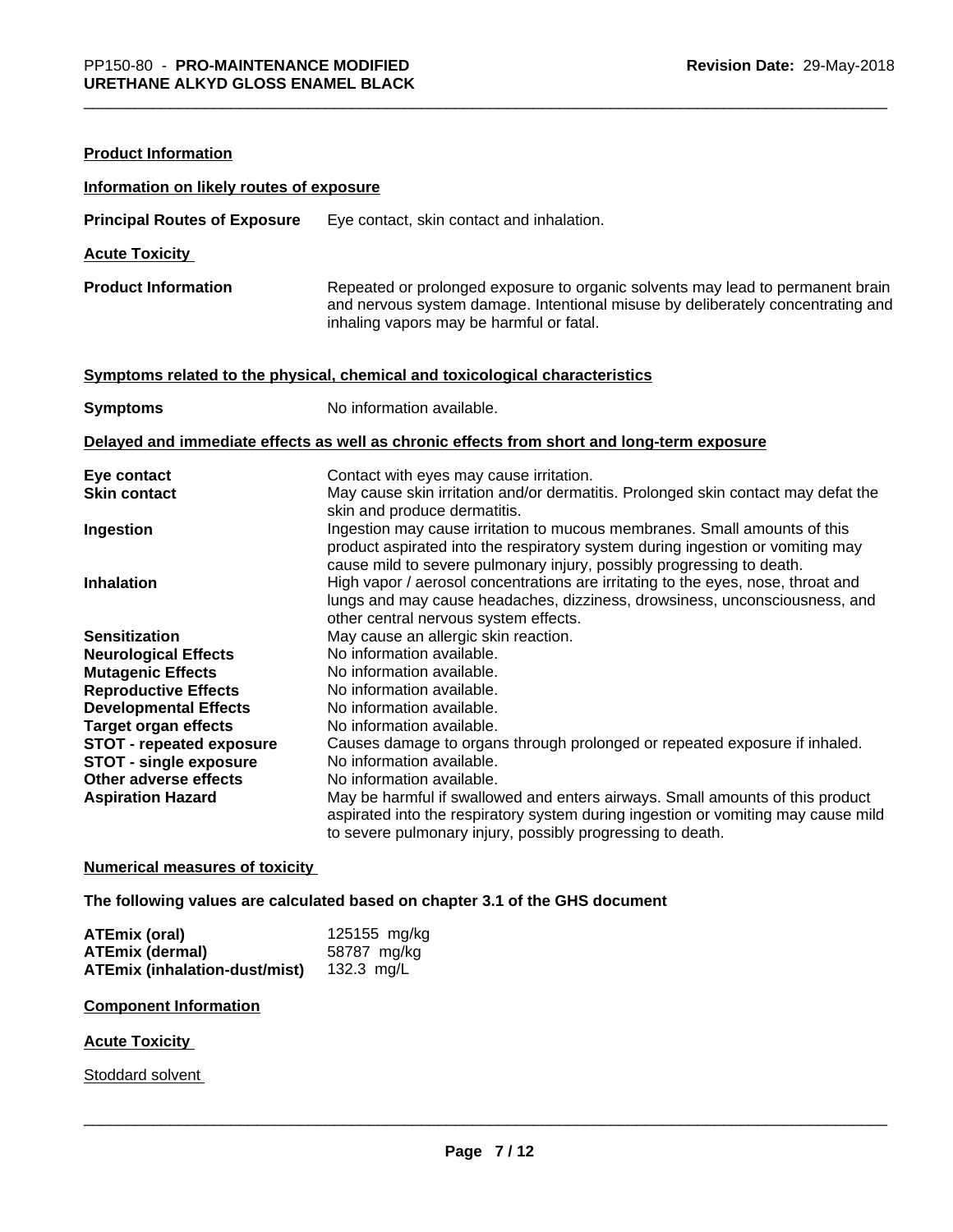LD50 Oral: > 5,000 mg/kg (Rat) LD50 Dermal: > 3160 mg/kg (Rabbit) LC50 Inhalation (Vapor): > 6.1 mg/L (Rat) Kaolin LD50 Oral: > 5000 mg/kg (Rat) Solvent naphtha, petroleum, light aromatic LD50 Oral: 8400 mg/kg (Rat) 1,2,4-Trimethylbenzene LD50 Oral: 5000 mg/kg (Rat) LC50 Inhalation (Vapor): 18000 mg/m<sup>3</sup> (Rat, 4 hr.) Solvent naphtha, petroleum, medium aliphatic LD50 Oral: > 6240 mg/kg (Rat) LD50 Dermal: > 3120 mg/kg (Rabbit) LC50 Inhalation (Vapor): 1400 ppm (Rat, 4 hr.) Carbon black LD50 Oral: > 15400 mg/kg (Rat) LD50 Dermal: > 3000 mg/kg (Rabbit) Methyl ethyl ketoxime LD50 Oral: 930 mg/kg (Rat) LD50 Dermal: 200 µL/kg (Rabbit) LC50 Inhalation (Vapor): > 4.8 mg/L (Rat) Ethyl benzene LD50 Oral: mg/kg (Rat) LD50 Dermal: > mg/kg (Rabbit) LC50 Inhalation (Vapor): mg/m<sup>3</sup> (Rat, 2 hr.) Titanium dioxide LD50 Oral: > 10000 mg/kg (Rat)

### **Carcinogenicity**

*The information below indicateswhether each agency has listed any ingredient as a carcinogen:.*

| <b>Chemical name</b>         | <b>IARC</b>         | <b>NTP</b> | <b>OSHA</b> |
|------------------------------|---------------------|------------|-------------|
|                              | 2B - Possible Human |            | Listed      |
| Carbon black                 | Carcinogen          |            |             |
|                              | 2B - Possible Human |            | Listed      |
| Cobalt bis(2-ethylhexanoate) | Carcinogen          |            |             |
|                              | 2B - Possible Human |            | Listed      |
| Ethyl benzene                | Carcinogen          |            |             |
|                              | 2B - Possible Human |            | Listed      |
| Titanium dioxide             | Carcinogen          |            |             |

• Although IARC has classified titanium dioxide as possibly carcinogenic to humans (2B), their summary concludes: "No significant exposure to titanium dioxide is thought to occur during the use of products in which titanium dioxide is bound to other materials, such as paint."

• Cobalt and cobalt compounds are listed as possible human carcinogens by IARC (2B). However, there is inadequate evidence of the carcinogenicity of cobalt and cobalt compounds in humans.

### **Legend**

IARC - International Agency for Research on Cancer NTP - National Toxicity Program OSHA - Occupational Safety & Health Administration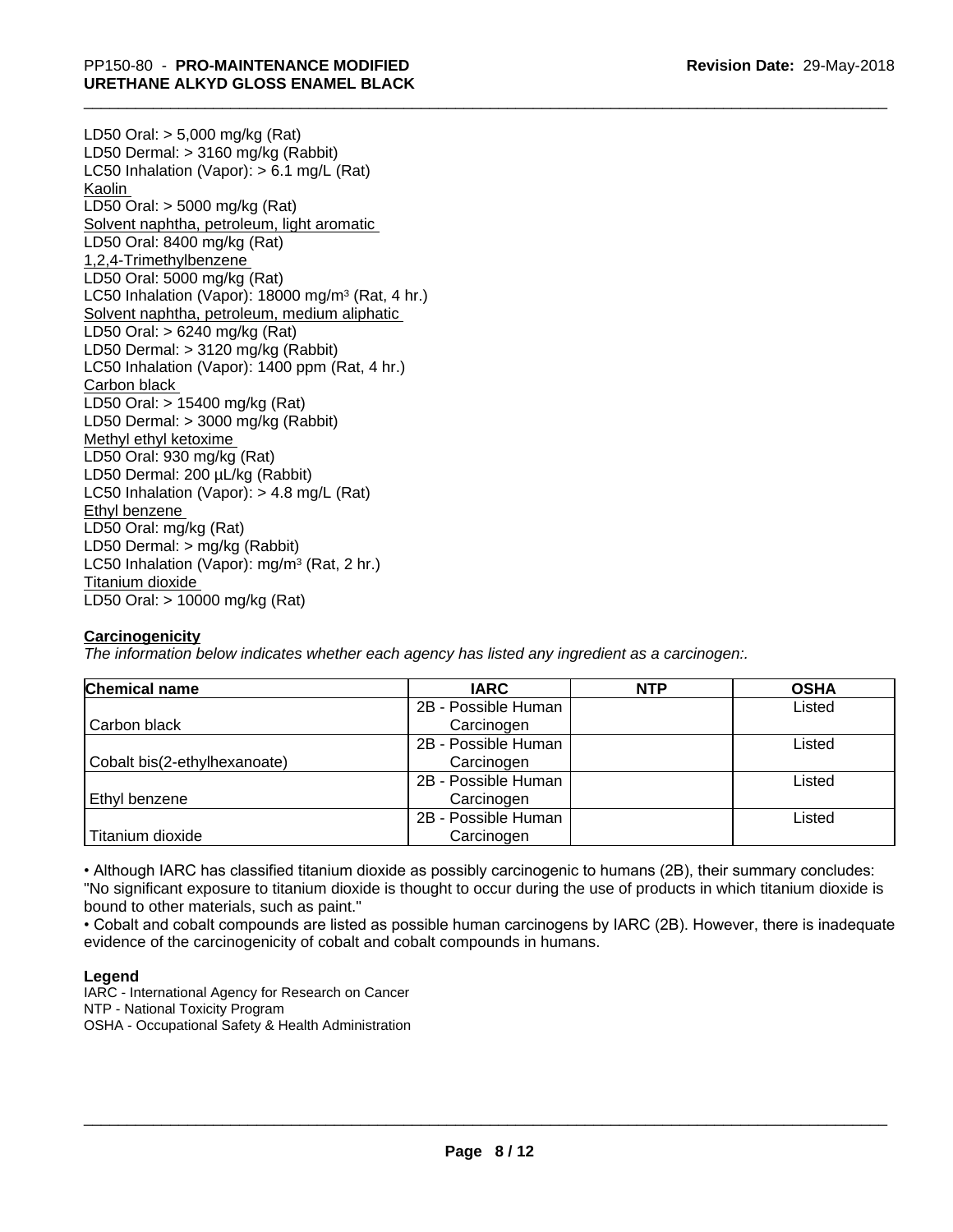## **12. ECOLOGICAL INFORMATION**

### **Ecotoxicity Effects**

The environmental impact of this product has not been fully investigated.

### **Product Information**

### **Acute Toxicity to Fish**

No information available

### **Acute Toxicity to Aquatic Invertebrates**

No information available

### **Acute Toxicity to Aquatic Plants**

No information available

### **Persistence / Degradability**

No information available.

### **Bioaccumulation**

No information available.

### **Mobility in Environmental Media**

No information available.

### **Ozone**

No information available

### **Component Information**

### **Acute Toxicity to Fish**

Methyl ethyl ketoxime LC50: 48 mg/L (Bluegill sunfish - 96 hr.) Ethyl benzene LC50: 12.1 mg/L (Fathead Minnow - 96 hr.) Titanium dioxide  $LC50:$  > 1000 mg/L (Fathead Minnow - 96 hr.)

### **Acute Toxicity to Aquatic Invertebrates**

Methyl ethyl ketoxime EC50: 750 mg/L (Daphnia magna - 48 hr.) Ethyl benzene EC50: 1.8 mg/L (Daphnia magna - 48 hr.)

### **Acute Toxicity to Aquatic Plants**

Ethyl benzene EC50: 4.6 mg/L (Green algae (Scenedesmus subspicatus), 72 hrs.)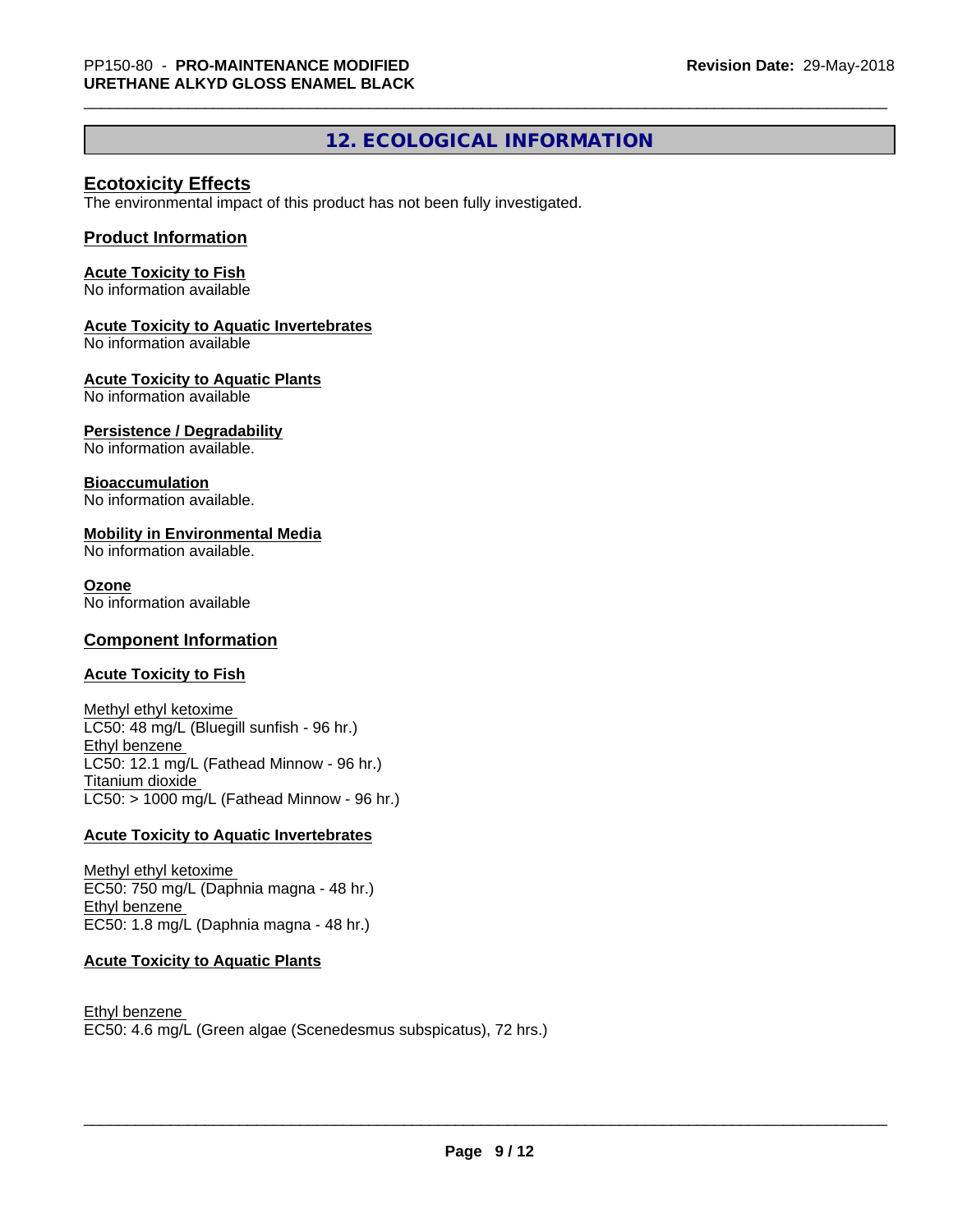| <b>TSCA: United States</b> | Yes - All components are listed or exempt. |
|----------------------------|--------------------------------------------|
| <b>DSL: Canada</b>         | Yes - All components are listed or exempt. |

## **Federal Regulations**

### **SARA 311/312 hazardous categorization**

| Acute health hazard               | Yes |
|-----------------------------------|-----|
| Chronic Health Hazard             | Yes |
| Fire hazard                       | Yes |
| Sudden release of pressure hazard | Nο  |
| Reactive Hazard                   | N٥  |

## **SARA 313**

Section 313 of Title III of the Superfund Amendments and Reauthorization Act of 1986 (SARA). This product contains a chemical or chemicals which are subject to the reporting requirements of the Act and Title 40 of the Code of Federal Regulations, Part 372:

| <b>Chemical name</b> | CAS No. | Weight-% | <b>CERCLA/SARA 313</b><br>(de minimis concentration) |
|----------------------|---------|----------|------------------------------------------------------|
|                      |         |          |                                                      |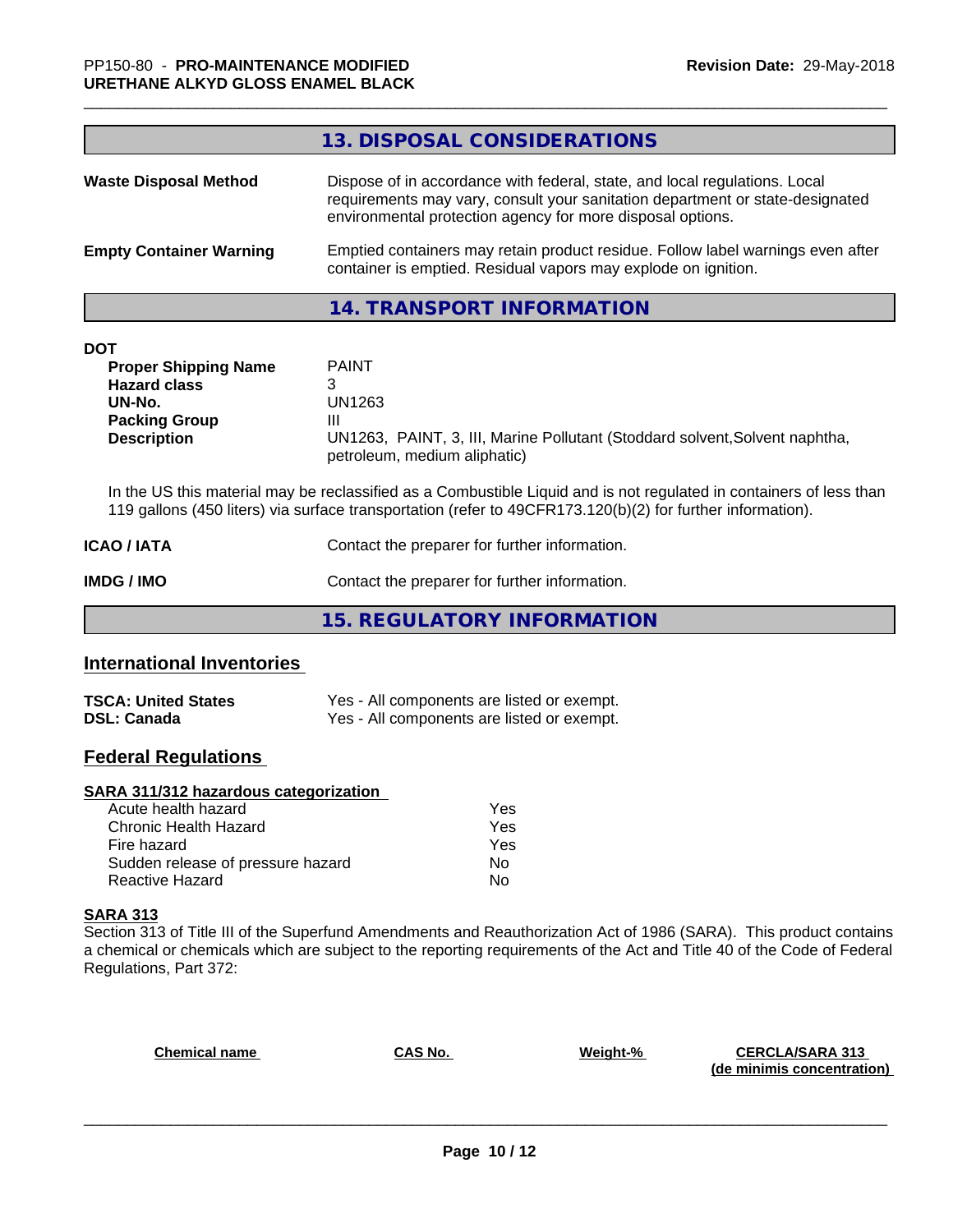| 1,2,4-Trimethylbenzene | $95 - 63 - 6$ |     |       |  |
|------------------------|---------------|-----|-------|--|
|                        |               |     | . . ب |  |
| Ethyl benzene          | 100-41-4      | ∪.⊾ |       |  |

**Clean Air Act,Section 112 Hazardous Air Pollutants (HAPs) (see 40 CFR 61)** This product contains the following HAPs:

| <b>Chemical name</b> | CAS No.  | Weight-% | <b>Hazardous Air Pollutant</b><br>(HAP) |
|----------------------|----------|----------|-----------------------------------------|
| Ethyl benzene        | 100-41-4 | 0.5      | Listed                                  |

### **US State Regulations**

#### **California Proposition 65**

**AN** WARNING: Cancer and Reproductive Harm– www.P65warnings.ca.gov

#### **State Right-to-Know**

| <b>Chemical name</b>   | <b>Massachusetts</b> | <b>New Jersey</b> | Pennsylvania |
|------------------------|----------------------|-------------------|--------------|
| Stoddard solvent       |                      |                   |              |
| Limestone              |                      |                   |              |
| Kaolin                 |                      |                   |              |
| 1,2,4-Trimethylbenzene |                      |                   |              |
| Carbon black           |                      |                   |              |

#### **Legend**

X - Listed

## **16. OTHER INFORMATION**

| HMIS | Health: $1^*$ | <b>Flammability: 2</b> | <b>Reactivity: 0 PPE: -</b> |  |
|------|---------------|------------------------|-----------------------------|--|
|      |               |                        |                             |  |

### **HMIS Legend**

- 0 Minimal Hazard
- 1 Slight Hazard
- 2 Moderate Hazard
- 3 Serious Hazard
- 4 Severe Hazard
- \* Chronic Hazard

X - Consult your supervisor or S.O.P. for "Special" handling instructions.

*Note: The PPE rating has intentionally been left blank. Choose appropriate PPE that will protect employees from the hazards the material will present under the actual normal conditions of use.*

*Caution: HMISÒ ratings are based on a 0-4 rating scale, with 0 representing minimal hazards or risks, and 4 representing significant hazards or risks. Although HMISÒ ratings are not required on MSDSs under 29 CFR 1910.1200, the preparer, has chosen to provide them. HMISÒ ratings are to be used only in conjunction with a fully implemented HMISÒ program by workers who have received appropriate HMISÒ training. HMISÒ is a registered trade and service mark of the NPCA. HMISÒ materials may be purchased exclusively from J. J. Keller (800) 327-6868.*

 **WARNING!** If you scrape, sand, or remove old paint, you may release lead dust. LEAD IS TOXIC. EXPOSURE TO LEAD DUST CAN CAUSE SERIOUS ILLNESS, SUCH AS BRAIN DAMAGE, ESPECIALLY IN CHILDREN. PREGNANT WOMEN SHOULD ALSO AVOID EXPOSURE.Wear a NIOSH approved respirator to control lead